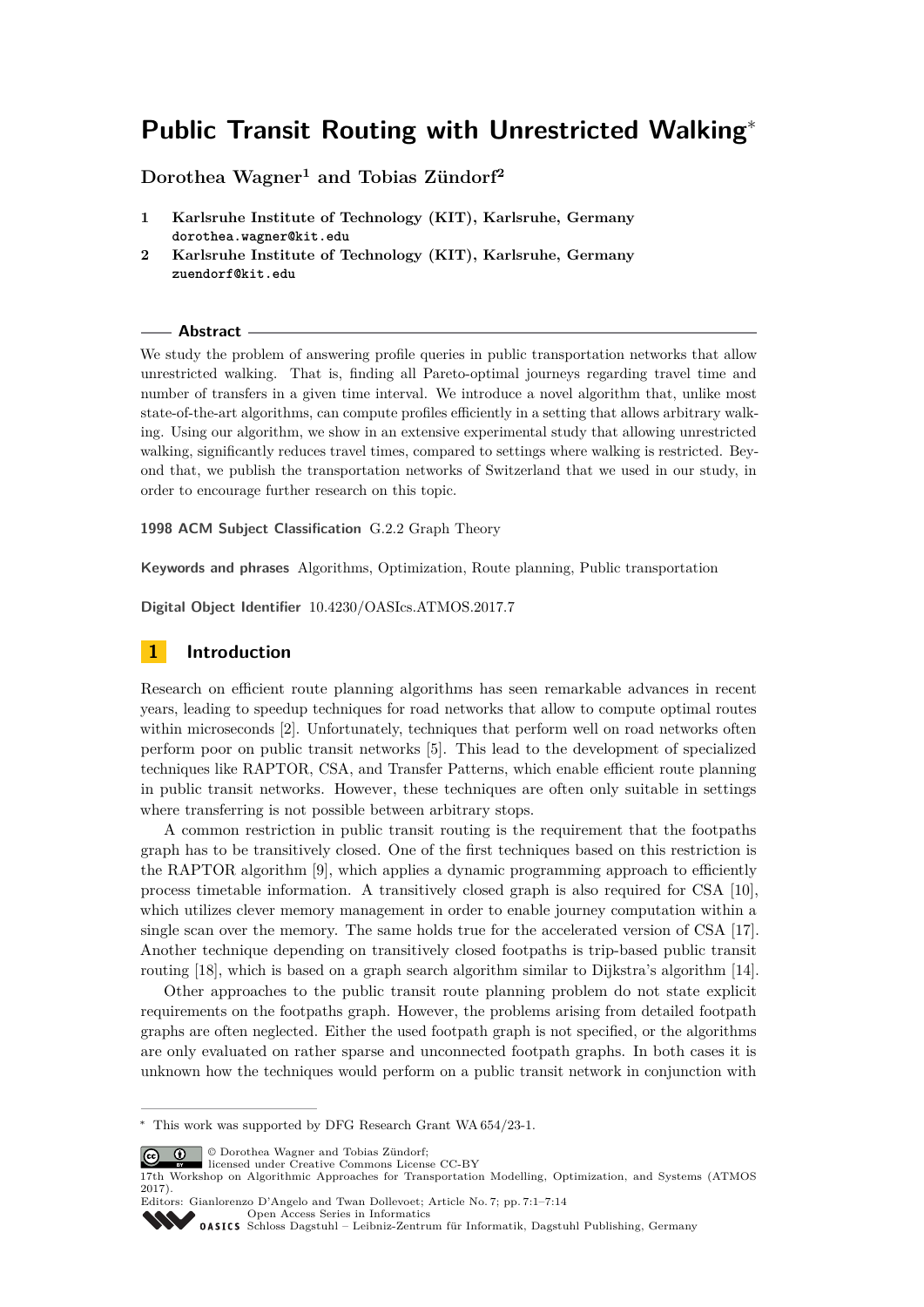## **7:2 Public Transit Routing with Unrestricted Walking**

a complete footpath graph. An example of a technique where no information about the size of used footpath graph is known, was presented in [\[15\]](#page-13-6). Another technique where the used footpath graph is not specified, is transfer patterns [\[1\]](#page-12-2). However, for the accelerated version of this technique, called scalable transfer patterns [\[3\]](#page-12-3), it was specified that stops are connected by a footpath if their distance lies below 400 meters. This corresponds to a walking time of 6 minutes or less (assuming a walking speed of  $4 \text{ km/h}$ ), which leads to a rather sparse footpath graph. Similarly, frequency-based search for public transit [\[4\]](#page-12-4) was only evaluated using a limited number of footpaths. Here, two variants, one allowing up to 5 minutes walking, the other up to 15 minutes, were evaluated. Even fewer footpaths are considered if the evaluation relies on the footpath specified in the source of the public transit network. This is the case for public transit labeling (PTL) [\[8\]](#page-12-5), SUBITO [\[6\]](#page-12-6), or graph based techniques presented in [\[16\]](#page-13-7). Finally there are algorithms, like delay robust routing using MEAT, that omit footpaths altogether [\[12\]](#page-13-8).

The utilization of a sparse footpaths graph is most often justified by arguing that walking for more then a few minutes does not improve overall travel times in practice. However, this claim has never been proven. Furthermore, it is questionable whether the decision that walking is unnecessary should be part of the problem modeling. Preferably, the model does not include artificial restrictions and an algorithm decides whether walking is reasonable or not. Another argument against unrestricted walking is, that the users of public transportation systems do not want to walk far. While this might be true for some users, it cannot be generalized to all users. Furthermore, in order to make an informed decision, it is essential that the user knows about alternative options. However, if walking is restricted, then some alternatives cannot be found. If, for example, an algorithm with a walking limit of ten minutes does not find any journey, then the user does not know if he would have to walk for an hour, or if eleven minutes of walking suffice. The only techniques that can handle unrestricted walking so far, are multimodal techniques, such as MCR [\[7\]](#page-12-7) or UCCH [\[11\]](#page-13-9). These techniques can handle several modes of transportation, and restricting them to the timetable data as well as the footpath graph would solve the public transit problem. However, both MCR and UCCH can only solve queries with a fix departure time, but not profile queries.

In this work, we reevaluate the common practice of restricting the footpaths graph. To this end, we present a novel algorithm that can compute profiles for public transit networks with unrestricted walking. Using this algorithm we can efficiently evaluate the travel times between given source and target stops over the course of a whole day. Next, we prepare and compare three variants of public transit networks: The first one uses a footpaths graph that only contains transfers specified by the source of the public transit network. The second variant uses additional footpaths, which are chosen such that the transitively closed graph still has a practical size. The third variant uses an unrestricted footpaths graph. By evaluating the same set of profile queries for all variants of the network, we show that travel times are significantly improved by allowing unrestricted walking. To allow reproducibility of our results, and because recent publications do not use standardized public transit networks, we make our instances representing the network of Switzerland publicly available<sup>[1](#page-1-0)</sup>.

Our paper is organized as follows: In Section [2](#page-2-0) we formally define public transit networks and introduce the basic notation used throughout the paper. Next, in Section [3](#page-3-0) we present our new profile algorithm for public transit networks with unrestricted walking. We continue, in Section [4](#page-5-0) with a detailed description of the public transit networks we will use in our evaluation, and how we combined them with unrestricted footpath graphs. Finally, we conduct an extensive experimental evaluation in Section [5,](#page-6-0) where we analyze the performance of our algorithm as well as the impact of the unrestricted footpath graph.

<span id="page-1-0"></span><sup>1</sup> <http://i11www.iti.kit.edu/PublicTransitData/Switzerland/>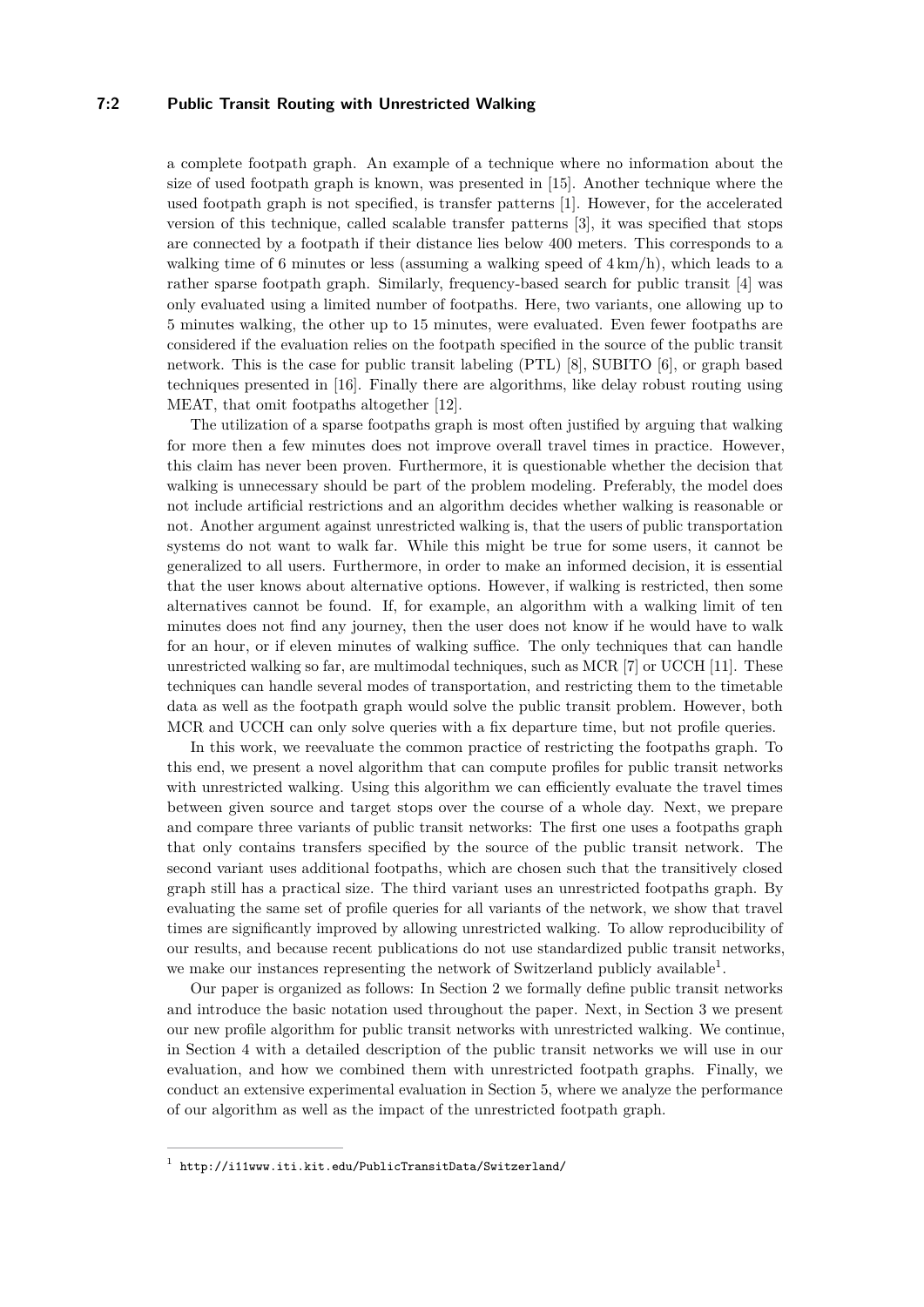# <span id="page-2-0"></span>**2 Preliminaries**

We define public transit networks using a format that is typical to the RAPTOR algorithm [\[9\]](#page-13-0). Here, a public transit network  $(S, \mathcal{T}, \mathcal{R})$  consists of a finite set of *stops*  $S$ , a finite set of *trips*  $\mathcal{T}$ , and a finite set of *routes*  $\mathcal{R}$ . Each stop in S represents a location within the network, where passengers can enter or disembark from a vehicle (vehicles being buses, trains, etc.). Associated with a stop  $u \in S$  is its *minimum change time*  $\tau_{ch}(u)$ , which defines the minimum time required between disembarking one vehicle and entering another vehicle at the stop  $u$ . A trip in  $\mathcal T$  is a sequence of stops which are served consecutively by a vehicle. The arrival time of the vehicle serving the trip  $T \in \mathcal{T}$  at the stop *u* in *T* is denoted by  $\tau_{\text{arr}}(T, u)$ , the corresponding departure time is denoted by  $\tau_{\text{dep}}(T, u)$ . The quadruple  $(T, u, \tau_{\text{arr}}(T, u), \tau_{\text{dep}}(T, u))$  is called a *stop event* of trip *T* at stop *u*. Naturally, the departure time  $\tau_{\text{dep}}(T, u)$  has to be greater or equal to the arrival time  $\tau_{\text{arr}}(T, u)$  at the same stop. The routes in  $R$  describe a partition of the trips. Two trips are part of the same route, if they serve the same stops in the same order and do not overtake one another. A trip  $T_1 \in \mathcal{T}$  overtakes the trip  $T_2 \in \mathcal{T}$  if two stops  $u, v \in \mathcal{S}$  exist, such that  $T_1$  arrives or departs from *u* before  $T_2$  and  $T_1$  arrives or departs from *v* after  $T_2$ .

The public transit network is complemented by a weighted footpath graph  $G = (\mathcal{V}, \mathcal{E}, \tau_w)$ with  $S \subseteq V$ . The footpath graph describes the time needed to walk between different locations. Each edge  $e = (u, v)$  in  $\mathcal{E} \subseteq \mathcal{V} \times \mathcal{V}$  represents a street from *u* to *v* that can be traversed by walking. The *walking time*  $\tau_w(e)$  specifies the time required to traverse *e*.

The objective of a public transit route planning algorithm is to compute journeys between a given pair of vertices. A *journey* is a sequence of stop events, sorted by time (departure time and arrival time of the stop events). Additionally, if two consecutive stop events of a journey are part of different trips, then transferring between them has to be possible with respect to minimum change time and the footpath graph. Formally, transferring from stop event  $(T_1, u_1, \tau_{\text{arr}}(T_1, u_1), \tau_{\text{dep}}(T_1, u_1))$  to stop event  $(T_2, u_2, \tau_{\text{arr}}(T_2, u_2), \tau_{\text{dep}}(T_2, u_2))$  is possible if  $u_1 = u_2$  and  $\tau_{\text{arr}}(T_1, u_1) + \tau_{\text{ch}}(u_1) < \tau_{\text{dep}}(T_2, u_2)$  or if there exists a path *P* in the footpath graph such that  $\tau_{\text{arr}}(T_1, u_1) + \tau_w(P) < \tau_{\text{dep}}(T_2, u_2)$ . A journey has several properties that can be used to measure the quality of the route. In this paper we consider two properties: the travel time of the journey, as well as the number of transfers. The *travel time*  $\tau_t$  is the difference between the arrival time of the last stop event of the journey and the departure time of the first stop event. The number of transfers of a journey is the number of consecutive stop events with different trips.

An *s*-*t*-profile for the time interval  $I = [\tau_{\min}, \tau_{\max}]$  represents all optimal journeys (regarding travel) from *s* to *t* that have a departure time within *I*. In general the profile can be represented as a piecewise linear function that maps departure time to travel time. As such, the segments of a profile can only have a slope of −1 or 0. Each optimal journey contributes one break point to the piecewise linear function (defined by the departure time and travel time of the journey). For an arbitrary departure time  $\tau_{\text{den}}$ , the value of the profile function is defined as the travel time of the earliest journey departing after *τ*dep plus the time that has to be waited until the journey actually departs. This results in segments of the profile function with slope −1. A slope of 0 indicates a time independent part of the profile, i.e. walking from the source to the target is optimal. In order to represent all Pareto-optimal journeys (regarding travel time and number of transfers) within a certain time interval, several profiles can be used, one for every number of transfers.

The Round-bAsed Public Transit Optimized Router (RAPTOR) [\[9\]](#page-13-0) and variations thereof [\[7\]](#page-12-7) are algorithms that enables efficient journey computation in public transit networks.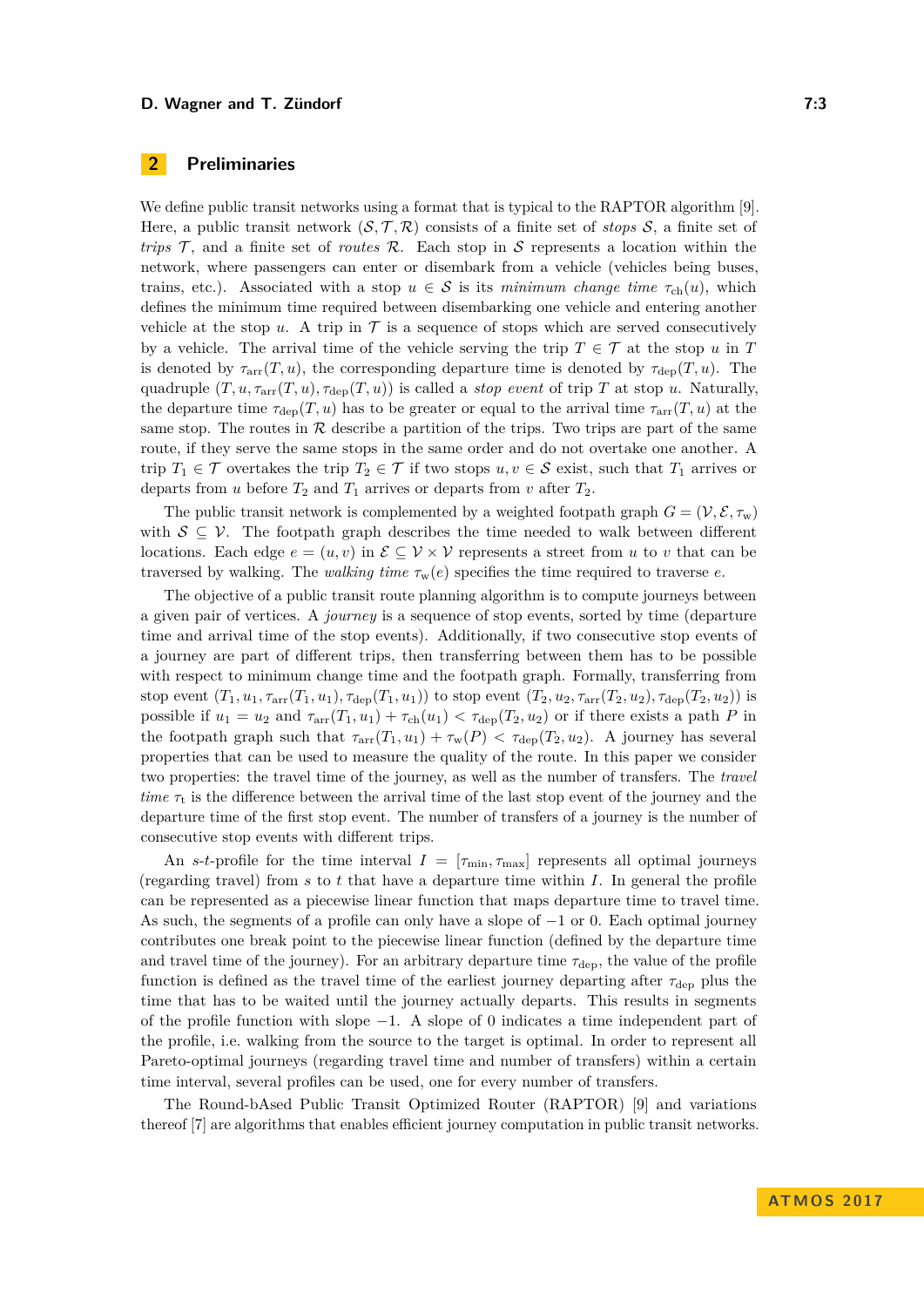## **7:4 Public Transit Routing with Unrestricted Walking**

The multimodal multicriteria RAPTOR starts with Dijkstra's algorithm on the footpath graph, in order to determine all stops that can be reached from the source by walking. Afterwards, the algorithm operates in rounds, where each round extends partial journeys by one trip. Each round consists of two phases: the first round explores the routes of the public transit network, while the second phase explores the footpath graph. In the first phase of each round all routes are scanned that contain a stop that was reached in the previous round (or by the initial Dijkstra in the first round). Afterwards, a multi source Dijkstra is used in order to find all stops that can be reached by walking from stops that were scanned during the first phase. The algorithm terminates, if during one round no new stops were reached or updated. A profile search algorithm based on this technique is called rRAPTOR. This algorithm is based on the observation that a profile cannot contain more journeys then the number of trips departing from the source (each departing trip is part of at most one journey). Thus, the algorithm simply collects all possible departure times at the source stop, followed by one execution of RAPTOR for each departure time in decreasing order. During the repeated executions of RAPTOR, labels do not need to be cleared. Since queries are performed in decreasing order regarding departure time, labels of the previous RAPTOR search can be used to prune the current search, this process is called *self pruning*. However, rRAPTOR loses its efficiency in networks that allow unrestricted walking. In such networks every stop can be reached by walking, therefore rRAPTOR would perform one RAPTOR query for every departure in the entire network.

Another efficient algorithm for public transit routing is the Connection Scan Algorithm (CSA) [\[10\]](#page-13-1). Using CSA requires a slightly different representation of the public transit network, which is based on *connections*. A connection represents a vehicle driving from one stop to another without intermediate stops. As such, a connection can be constructed from two consecutive stop events of the same trip. The number of connections needed to represent the network is equal to the number of stop events minus the number of trips (since a trip with *n* stop events contains *n* − 1 consecutive pairs of stop events). The connection scan algorithm computes journeys as well as profile while performing a single scan over the sorted array of all connections. However, the algorithm requires that the footpath graph is transitively closed, and is therefore not applicable in scenarios with unrestricted walking.

# <span id="page-3-0"></span>**3 Profile Algorithm**

We now introduce our new profile algorithm for public transit networks with unrestricted walking, which is based on the multimodal multicriteria RAPTOR (MCR) [\[7\]](#page-12-7). As mentioned before, we cannot use rRAPTOR since every trip in the network could potentially be the first trip of an optimal journey. However, we can still use repeated executions of the basic MCR algorithm in order to compute a complete profile.

In what follows, we assume that source and target vertices  $s, t \in V$ , as well as a time interval  $I = [\tau_{\min}, \tau_{\max}]$  are given. In order to compute the *s*-*t*-profile for the interval *I* we start with one execution of MCR with  $\tau_{\rm min}$  as departure time. As result of this query we obtain a journey with minimal possible arrival time  $\tau_{\text{arr}}$  at *t*. However, we do not know the travel time of this journey, since we do not know the latest departure time from *s* that still allows to reach *t* at  $\tau_{\text{arr}}$ . We determine the latest possible departure time from *s* by performing a backward MCR query from *t*, starting with the arrival time *τ*arr. As result of these two queries we know one pair of departure time  $\tau_{\text{dep}}$  and arrival time  $\tau_{\text{arr}}$ , such that  $\tau_{\text{arr}}$ is the earliest possible arrival time at *t* if departing from *s* at  $\tau_{\text{min}}$  and  $\tau_{\text{dep}}$  is the latest possible departure time at *s* that allows to reach *t* at  $\tau_{\rm arr}$ . Therefore, the pair ( $\tau_{\rm dep}, \tau_{\rm arr}$ )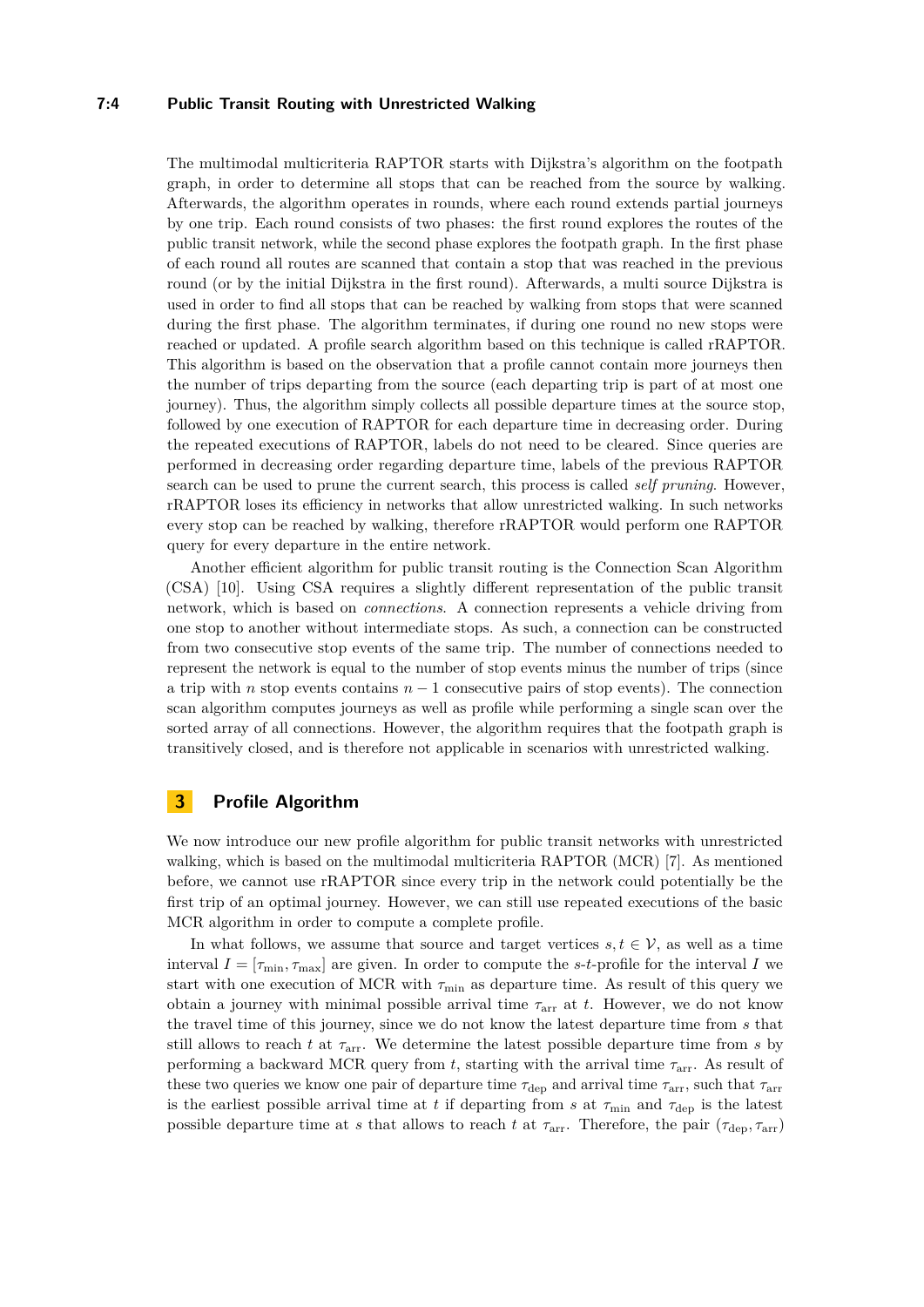is the first entry of the profile function from *s* to *t*. Furthermore, the *s*-*t*-profile is already complete for the interval  $I' = [\tau_{\min}, \tau_{\text{dep}}]$ . This means that we now only need to compute the profile for the interval  $\tilde{I} = [\tau_{\text{dep}} + \varepsilon, \tau_{\text{max}}]$ , where the departure time  $\tau_{\text{dep}} + \varepsilon$  indicates that the passenger just missed the journey that departs at  $\tau_{\text{dep}}$ . The remaining profile for  $\ddot{I}$ can now be computed using the same approach as for the original interval *I*. We repeat this process, until we are left with an empty interval. In particular, this means that the backward search results in a departure time  $\tau_{\text{dep}}$  that is greater or equal to the maximum departure time  $\tau_{\text{max}}$  of the interval.

# **3.1 Direct Walking**

The profile algorithm we described so far will perform exactly one forward and backward query for every entry of the profile. However, the approach fails if an optimal *s*-*t*-journey contains no trips at all, i.e. the optimal journey corresponds to direct walking from *s* to *t*. In this case the forward search started for a departure time of *τ*dep will result in an arrival time of *τ*arr. Afterwards a backward search is performed starting with the arrival time *τ*arr. This backward search will then result with the latest possible departure time being *τ*dep. This means the size of the interval did not decrease, except by an  $\varepsilon$ . Even worse repeating the procedure for a departure time of  $\tau_{\text{den}} + \varepsilon$  will have the same result. In order to solve this issue we use a slightly modified version of the basic query algorithm (in our case MCR). We demand that the query algorithm only returns journeys that contain at least one trip, i.e. direct walking from *s* to *t* is prohibited. This can easily be achieved by pruning the initial exploration of the footpaths graph (within MCR) if it reaches *t*. Apart from this, the profile algorithm remains for the most part unchanged. As before we perform alternating forward and backward searches in order to determine one profile entry at a time. However, the resulting profile might contain entries that are dominated by a pure walking journey. We remove these entries in a simple postprocessing step. For this we compute the walking time from *s* to *t* using Dijkstra's algorithm. Afterwards we remove all entries with a travel time that exceeds the walking time from the profile.

# **3.2 Incorporating Transfers**

So far we have shown how a minimum travel time profile can be computed. However, besides travel time, the number of transfers is another important property of a journey. Thus, a profile that does not only contain all journeys with minimal travel time, but all journeys that are Pareto-optimal with respect to travel time and number of transfers is often desired. RAPTOR as well as MCR both naturally support queries that compute all Pareto-optimal journeys (regarding travel time and number of transfers) for given source vertex, target vertex, and departure time. Thus, we only have to adapt our profile algorithm so that it can take into account all Pareto-optimal journeys found by MCR. As before, when computing a profile for the interval  $I = [\tau_{\min}, \tau_{\max}]$ , the algorithm starts with a forward search from *s* for the departure time  $\tau_{\text{min}}$ . The result of this forward query is a set of Pareto-optimal journeys, up to one for every possible number of transfers. Each of these journeys has a different arrival time, and eventually we will perform one backward query for each of these arrival times. We use a priority queue to organize all arrival times for which we still have to perform a backward search. As long as this queue is not empty, our algorithm extracts the minimum arrival time *τ*arr and performs a backward search starting from the target with *τ*arr as arrival time. As before, the result of the backward search is a departure time  $\tau_{\text{dep}}$  which defines together with *τ*arr an entry of the profile. Right after the backward search we perform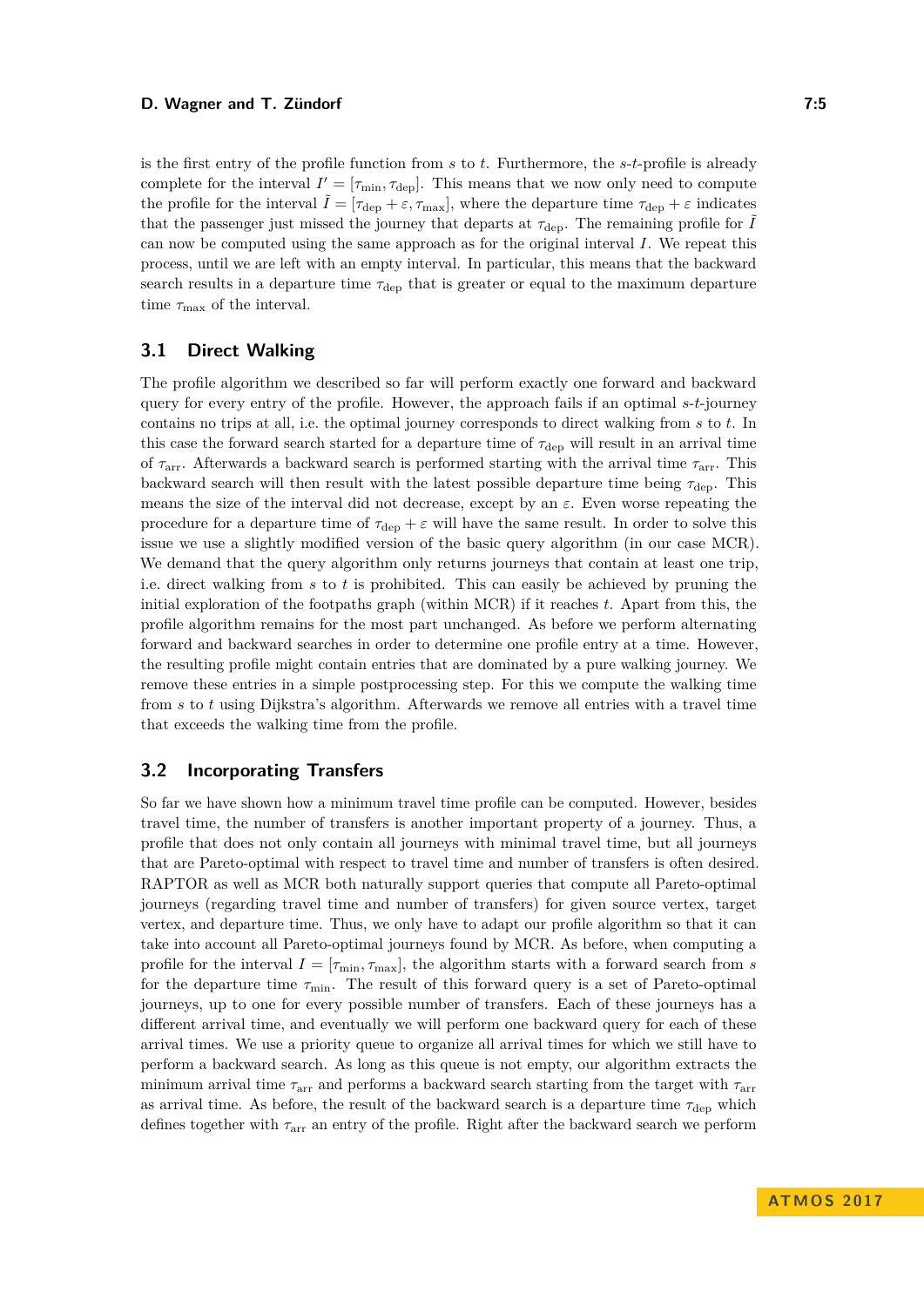#### **7:6 Public Transit Routing with Unrestricted Walking**

| PT network  | Footpaths | <b>Stops</b> | Vertices | Edges      | Connections Max. degree |      |
|-------------|-----------|--------------|----------|------------|-------------------------|------|
| Switzerland | original  | 25427        | 25427    | 5604       | 4373268                 | 25   |
|             | partial   | 25427        | 25427    | 3 104 974  | 4373268                 | 1246 |
|             | complete  | 25427        | 604 230  | 1844286    | 4373268                 | 25   |
| Germany     | original  | 244 245      | 244 245  | 95036      | 46 119 896              | 18   |
|             | partial   | 244 245      | 244 245  | 26 193 136 | 46 119 896              | 2622 |
|             | complete  | 244 245      | 6876758  | 21 382 408 | 46 119 896              | 21   |

<span id="page-5-2"></span>**Table 1** Size figures of our instances. The footpaths graph of the 'original' and 'partial' instances are transitively closed, resulting in a high maximum vertex degree for the 'partial' instance. Note that the 'original' instances contain only very few footpath edges, even though they are transitively closed. All instances comprise a time period of two days.

a forward search with departure time  $\tau_{\text{dep}} + \varepsilon$ , which possibly adds new arrival times to the queue. The advantage of this procedure is, that one backward search can potentially generate several profile entries. If several Pareto-optimal journeys differ only in their number of transfers, but have the same arrival time, then all these journeys will be found by one backward search.

In our implementation of the profile algorithm we use MCR for the forward and backward queries. However, the general approach of our algorithm can be used together with any algorithm that computes optimal *s*-*t*-journeys for a fixed departure time. The performance of our algorithm depends on the number of entries in the computed profile and the performance of the underlying query algorithm. More precisely, the underlying query algorithm will be invoked at most twice for every entry added to the profile.

# <span id="page-5-0"></span>**4 Public Transit Networks**

In order to evaluate the difference between public transit networks with and without unrestricted walking, we carefully prepared several real world networks. As basis we use the public transit networks of Germany and Switzerland. For the Germany network we use data from bahn.de from winter 2011/2012. This dataset was used before in [\[17\]](#page-13-2) and comprises two successive identical days. The Switzerland instance is based on a publicly available GTFS feed<sup>[2](#page-5-1)</sup>. Here we extracted two successive business days (30th and 31st of May 2017). Both networks contained some connections and stops beyond the borders of the country they represent. However, these stops are rather scattered and only used by very few connections, since most public transit services outside the country are not part of the dataset. In order to avoid unwanted effect from these sparse parts of the network on our experiments, we removed stops and connections outside the border of the countries. The resulting networks are listed under original footpaths in Table [1.](#page-5-2)

The original networks already contain a few footpaths. In order to obtain a comparatively dense footpath graph we complement the footpaths of our networks using data from OpenStreetMap[3](#page-5-3) . To this end we extracted the road networks of Germany and Switzerland from the OpenStreetMap data including pedestrian zones and stairs. Since OpenStreetMap data is primarily intended for map rendering, it contains many degree one and degree two

<span id="page-5-1"></span> $^2$  <http://gtfs.geops.ch/>

<span id="page-5-3"></span><sup>3</sup> <http://download.geofabrik.de/>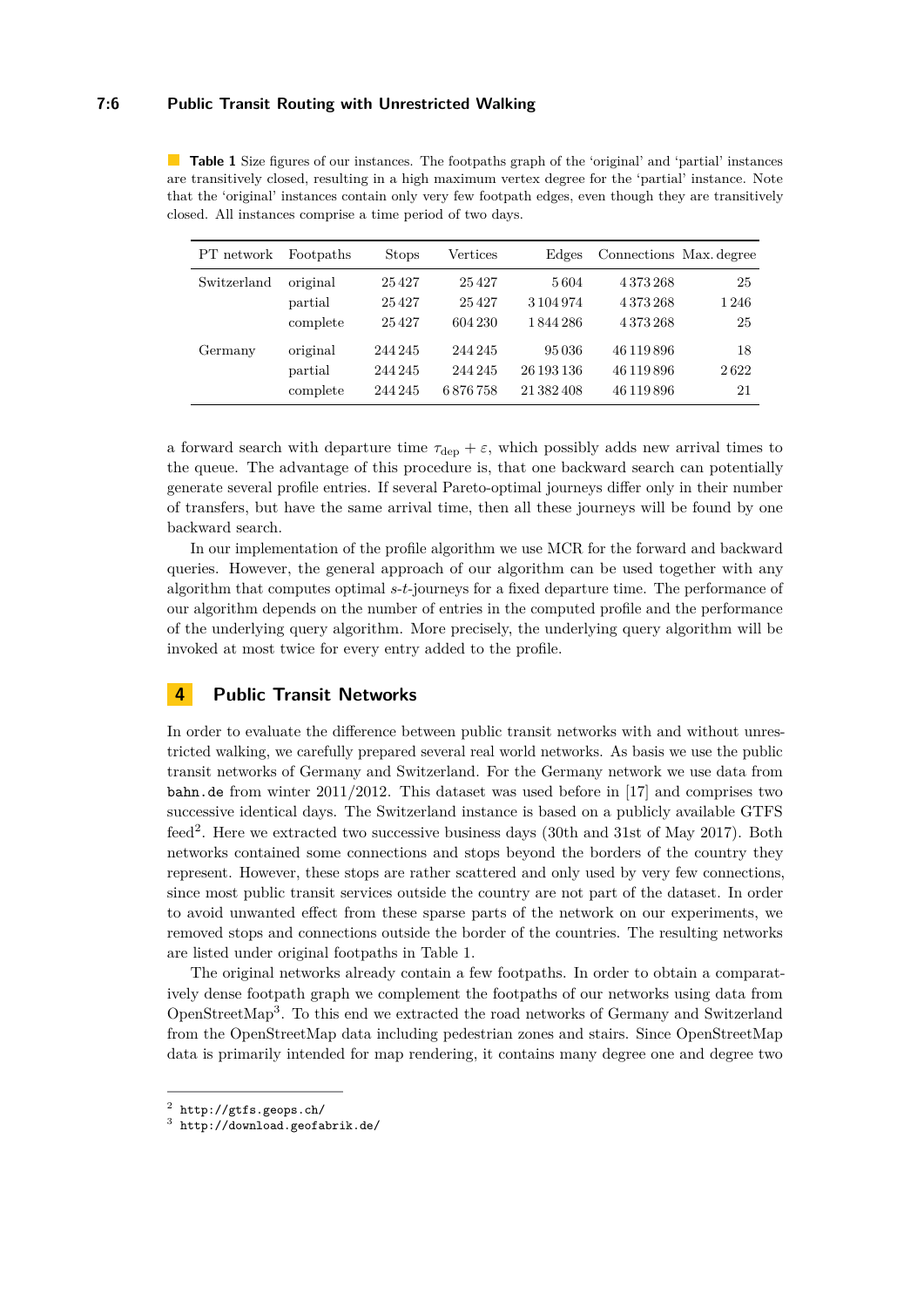vertices. These vertices improve the quality of a rendered map, but they are irrelevant for routing applications, except that reduce the performance of the algorithms [\[13\]](#page-13-10). Therefore we replaced all degree one and two vertices with shortcuts, such that the distances in the resulting graph remain unchanged. Vertices that coincide with stops of the public transit network, were exempt from this procedure. Finally, we combine the prepared footpaths graphs with our public transit networks by identifying stops of the network with the nearest vertex of the graphs if their distance is below 5 meters. If the distance from a stop to its nearest vertex is between 5 and 100 meters, we create a new vertex positioned at the stops location and a new edge connecting the vertex to the rest of the graph. In order to compute the travel times for the edges in the footpath graph, we assume a walking speed of  $4.5 \text{ km/h}$ . Table [1](#page-5-2) shows the sizes of the complete footpath graphs we created this way.

The complete footpaths graph cannot be used with algorithms that require a transitively closed graph, since the transitive closure would be to large. Because of this we created a third variant of the network that uses only a part of the complete footpath graph, such that the transitive closure has a reasonable size. We did this by connecting two stops with a direct edge if their distance lies below a certain threshold, and discard all other edges. Figure [1](#page-7-0) shows the size of the resulting partial footpath graph depending on the used threshold. The figure shows that the number of edges needed for the transitive closure increases drastically with the allowed maximum walking time between stops. Therefore, approaches that require a transitively closed footpath graph are only practical if the maximum walking distance is substantially limited. For our experiments we choose an average vertex degree of about 100 as upper limit for a practical graph size, which is already much higher than average vertex degree of typical graphs used in route planning applications. This procedure, results in a partial graph for the Germany network that preserves all paths between stops that take 8 minutes or less. For the Switzerland network all paths of up to 15 minutes between neighboring stops are preserved.

Unfortunately, it is often complicated to reproduce the steps required to obtain a reasonable public transit network and footpaths graph. Reasons for this are GTFS feeds that do not comply with the specification, changing OpenStreetMap data sets, or other discrepancies preparation of the data. Because of this, almost all publications on public transit routing are evaluated on different instances. In order to counteract this trend and to enable comparability of our and future results, we make the three networks of Switzerland, that we used for our experiments publicly available<sup>[4](#page-6-1)</sup>.

## <span id="page-6-0"></span>**5 Experiments**

We implemented our algorithm in  $C++$  compiled with GCC version 5.3.1 and optimization flag -O3. Experiments were conducted on a quad core Intel Xeon E5-1630v3 clocked at 3.7 GHz, with 128 GiB of DDR4-2133 RAM, 10 MiB of L3 cache, and 256 KiB of L2 cache. Before we continue with the performance analysis of our algorithm, we provide a detailed description of the queries we used in our experiments. Afterwards, we conduct an extensive comparisons of the profiles computed for the three variants of our networks, showing that walking should not be restricted.

<span id="page-6-1"></span><sup>4</sup> <http://i11www.iti.kit.edu/PublicTransitData/>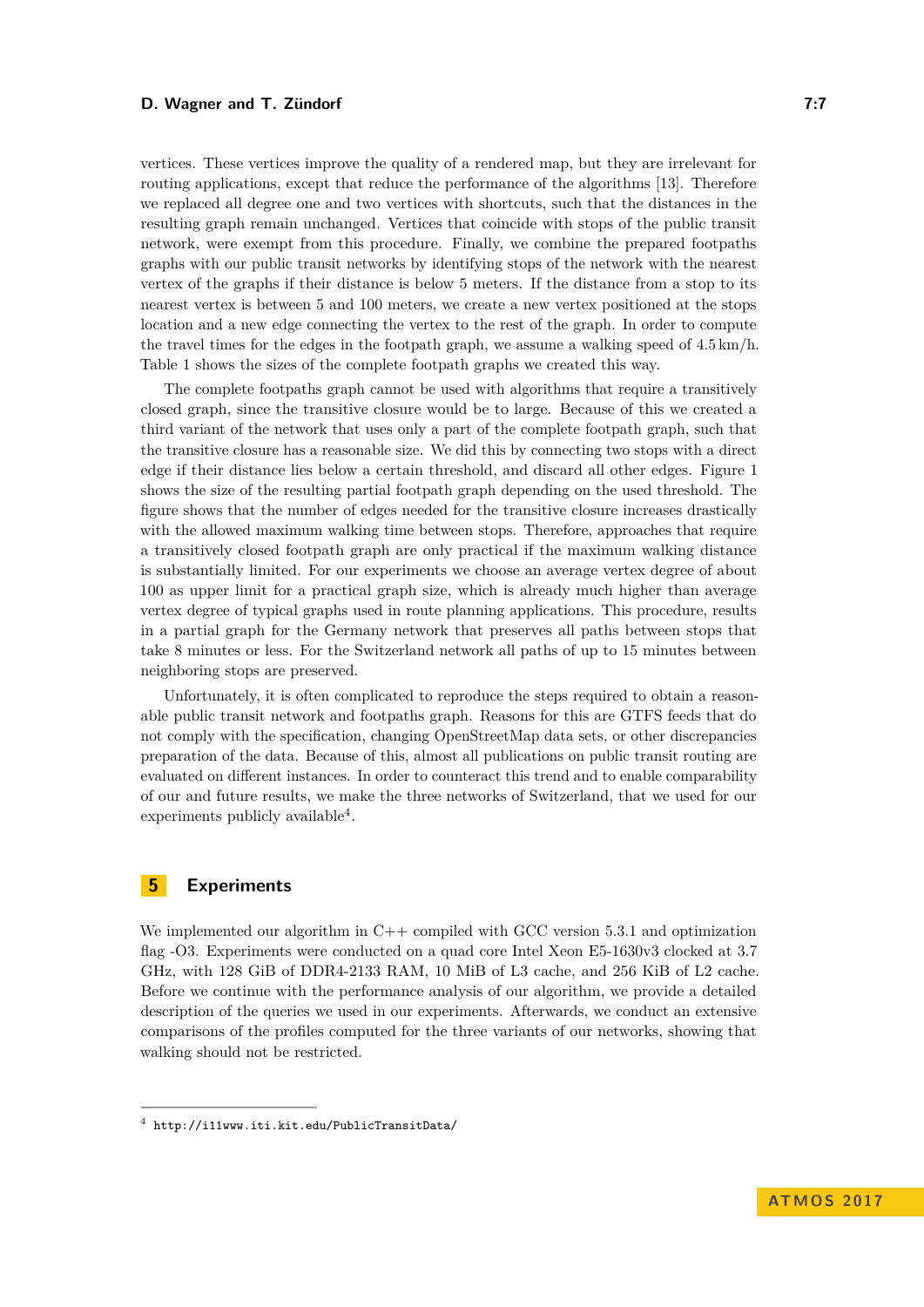<span id="page-7-0"></span>

**Figure 1** Size of the resulting partial network, if walking times are limited. Stops are connected by a direct edge if the distance between them in the complete graph is less or equal to the maximum walking time. Afterwards the transitive closure of these edges is computed. The plots show that the number of connected components (blue) remains high, even if the threshold for walking is rather high. Many stops are not connected to any other stops (green) and even the largest connected component remains comparatively small (yellow). However, the number of edges required for the transitive closure (red, plotted using the right y-axis) increases drastically with the allowed walking time.

# **5.1 Queries and Experimental Setup**

We want to analyze how the results of realistic queries change with respect to the three variants of our networks. A query can of course only be evaluated for all three network variants if the source and target of the query are part of all three network variants. Thus, we only consider queries, where the source and target vertices are actual stops, as additional footpath vertices are not contained in the 'original' and 'partial' instances. Our algorithm can of course handle arbitrary source and target vertices.

Another important problem regarding the evaluation of public transit routing algorithms that we have not yet addressed, is the generation of representative queries. Commonly, algorithms are evaluated using queries where source and target stops were picked uniformly at random. However, this approach does not reflect query distributions that can be expected in real applications. It can be expected that users of a real application will predominant query journeys where the source and target stops are located within metropolitan areas. In contrast, picking source and target stops uniformly at random will often result in queries between rural locations. The choice of the queries can have significant influence on the results of the evaluation. This is because stops in rural areas are typically served by far less trips then stops in metropolitan areas. Therefore, queries are potentially simpler and can be answered faster if the source and target stop are located in rural areas. Moreover, if a stop is only infrequently served by trips, then walking is required more often. Thus, using queries that were picked uniformly at random could lead to overestimating the importance of walking.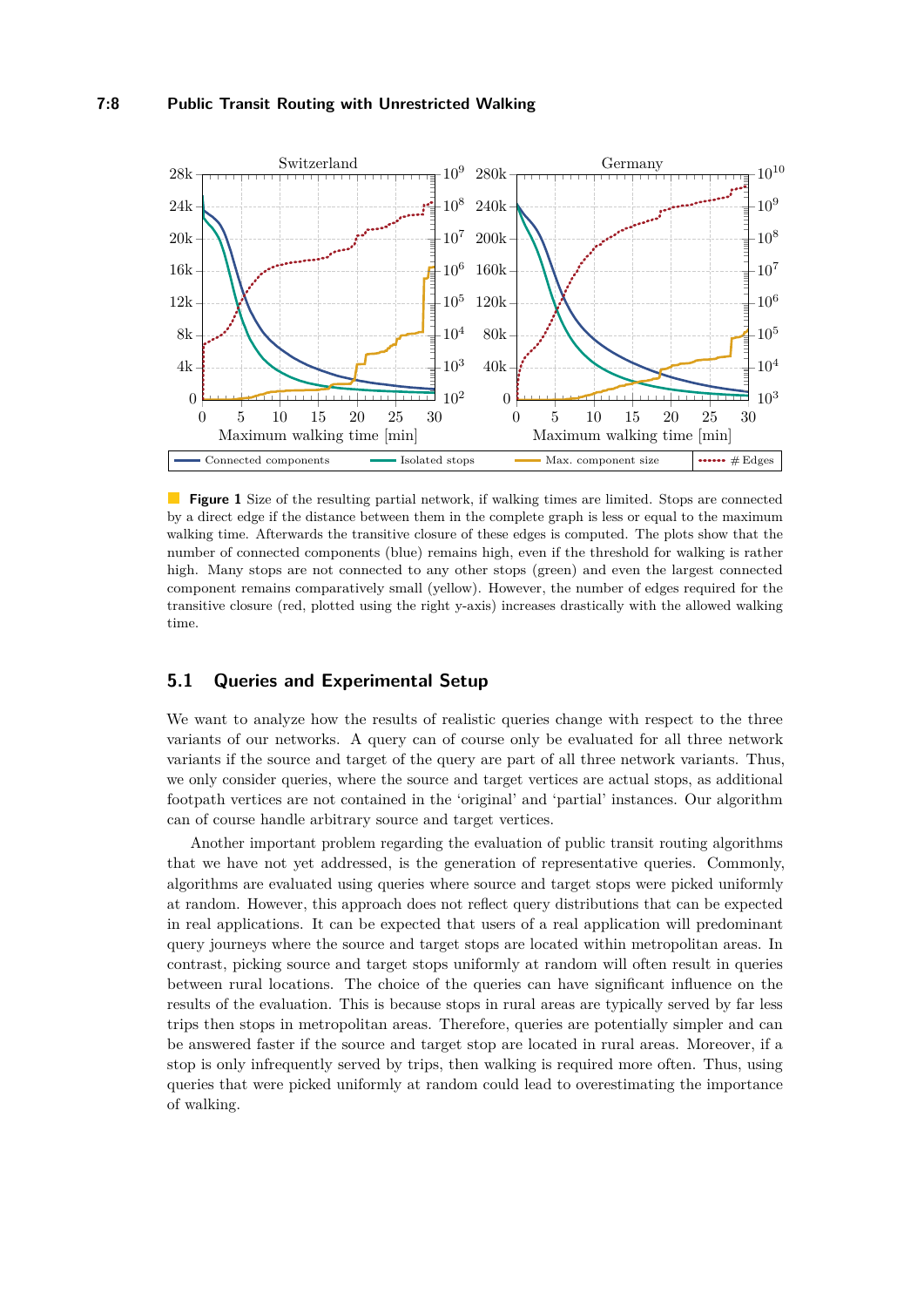<span id="page-8-0"></span>

**Figure 2** The running time of profile algorithms depending on the distance rank. We compare the three different variants of the *Switzerland* network. The 'original' and 'partial' instance are transitively closed, therefore a well-known technique, such as CSA can be applied. For the 'complete' instance we use our new algorithm. We evaluated 100 random queries per distance rank.

In order to avoid these problems, we do not pick the source and target stops for our test queries uniformly at random. Instead, we argue that the number of trips that serve a stop reflects the number of passengers that want to travel to or from this stop. Thus, we expect that in a real application stops with a high number of trips will occur more often as source or target stop of a query, than stops with only a few trips. We take this consideration into account during the generation of random test queries. Instead of picking source and target stops using a uniform distribution, we pick a stop *u* with a probability proportional to the number of trips that contain *u*.

Another aspect that heavily influences the result of a query is the distance from the source to the target of a query. We address this issue by partitioning the queries with respect to their distance rank. The distance rank of a query, is the number of vertices where the distance from the source to these vertices is smaller than the distance from the source to the target. Distances are measured in the complete footpath graph. In order to obtain representative queries for every distance rank, we first pick random source stops (the probability of a stop is again proportional to the number of trips containing the stop). Afterwards we pick one target for every distance rank  $2^r$  with  $r \in \mathbb{N}$ . The target stop for a query with distance rank  $2^r$  is randomly picked from all stops with a distance rank between  $2^r$  and  $2^{r-1}$  (as before the probability of a stop is proportional to the number of trips containing the stop).

# **5.2 Performance Experiments**

Our first experiment is focused on the performance of profile algorithms. We compare the time required to compute complete 24 hour profiles (containing all Pareto-optimal journeys with respect to travel time and number of transfers) depending on the three variants of our networks. For this we evaluated 100 random queries for every distance rank  $2^r$  with  $r \in \mathbb{R}$ . The resulting running times on the Switzerland and Germany instances are shown in Figure [2](#page-8-0) and [3,](#page-9-0) respectively. For the network variants that contain only the original footpaths we use CSA [\[10\]](#page-13-1). It is clearly visible that the running time of CSA is independent of the distance rank for the 'original' instances. The reason for this is, that the instances contain only very few footpath edges, and therefore the running time is dominated by scanning the connections.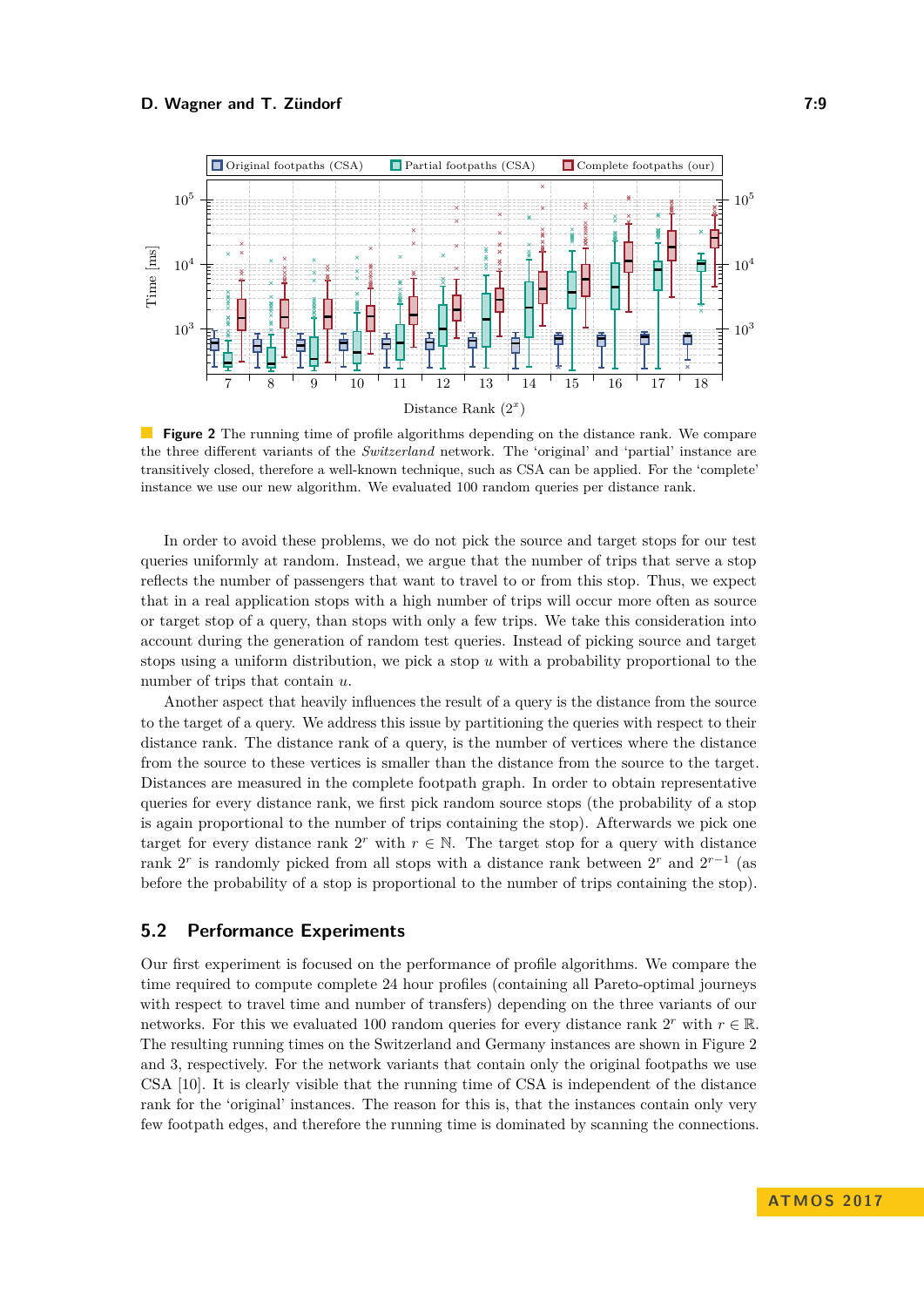## **7:10 Public Transit Routing with Unrestricted Walking**

<span id="page-9-0"></span>

**Figure 3** The running time of profile algorithms depending on the distance rank. We compare the three different variants of the *Germany* network. The 'original' and 'partial' instance are transitively closed, therefore a well-known technique, such as CSA can be applied. For the 'complete' instance we use our new algorithm. We evaluated 100 random queries per distance rank.

Since the algorithm always scans all connections, the running time is independent from the distance rank of the query.

Computing profiles for the 'partial' instance can also be done using CSA, since the footpath is transitively closed. The resulting running times, however, differ significantly from the running times of the 'original' instance. For the highest distance rank, running times are increased by an order of magnitude, resulting in query times of about 2 minutes for the Germany network. The query time decreases with decreasing distance rank, as a result of target pruning. For small distance ranks, the running time even falls below the running time for the 'original' instance. The reason for this is most probably a high number of queries where walking is the optimal solution. This decreases the complexity of the profile functions, which leads to decreased running times.

Finally we examine the running time for the 'complete' variant of our networks. Since the footpath graph of these instances is not transitively closed, we have to use our new algorithm. Computing a profile using our algorithm takes about 6 minutes on average. Despite the fact that our algorithm computes profiles for more complex networks with unrestricted walking, running times are only a factor 2 to 4 slower than CSA on the 'partial' instance. Similar to CSA, the running time of our algorithm decreases with decreasing distance rank. The reason for this is the underlying search algorithm (in our case MCR), which is faster for local queries due to target pruning.

# **5.3 Travel Time Comparison**

Finally, we analyze how the travel time of optimal journeys changes, depending on the footpath graph. For this we compare the results of the same 100 random queries per distance rank that we used for the performance experiments. Our evaluation focuses on the minimum travel time only, i.e. we ignore Pareto-optimal solutions with fewer transfers. This leads to a conservative estimation for the importance of walking, since walking is even more indispensable if the number of transfers is limited.

We examine the average travel time of all journeys with the same distance rank. Overall, we find that differences in travel time between the three variants of our networks are consistent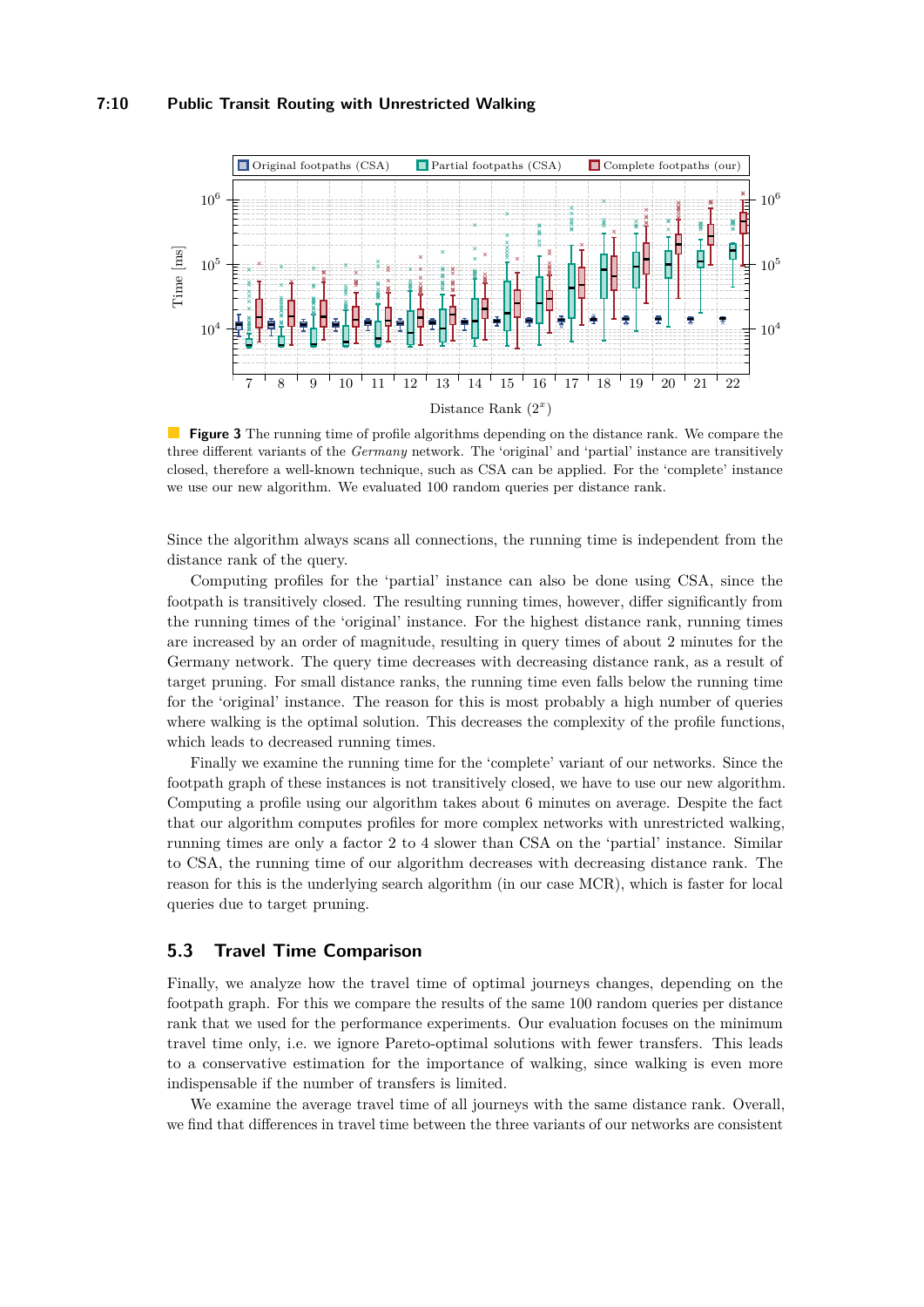<span id="page-10-0"></span>

**Figure 4** Comparison of the optimal travel times throughout the day for the three variants of the *Germany* network. The upper plot compares the 'original' and 'complete' instances, the lower plot compares the 'partial' and 'complete' instances. We evaluated 100 random queries with distance rank  $2^{16}$ , which correspond to an average travel time of 2 hours. The average of the travel time in the 'complete' instance is depicted in green. The blue curve depicts the median of the travel time difference between the two compared instances, the light blue shaded area depicts the interquartile range (IQR). The dark red dotted curve (using the right y-axis) indicates the percentage of queries where the 'original' respectively 'partial' travel time is suboptimal. The light red dotted curve (using the right y-axis) indicates the percentage of queries where travel time difference is more than 1 hour.

over all distance ranks. In Figure [4](#page-10-0) and [5](#page-11-0) we present exemplary results for the distance rank  $2^{16}$ . This distance rank roughly corresponds to an average travel time of two hours. In all plots, the green curve indicates the average travel time in the 'complete' network. The yellow curve specifies the average travel time in the 'original' and 'partial' network, respectively. The plots show that using only the 'original' footpath leads to travel times that surpass optimal travel times by several hours. Travel times in the 'partial' network are already closer to the optimum, at least during the day. However, in the evening and during the night, unrestricted walking still improves the travel time significantly. The median difference in travel time between the 'original' and 'partial' is up to two hours during the night for the Germany network (as shown by the blue curve).

The importance of unrestricted walking becomes even more noticeable when looking at the percentage of queries where restricted walking leads to increased travel times. The dark red dotted curve depicts the percentage of queries that have an increased travel time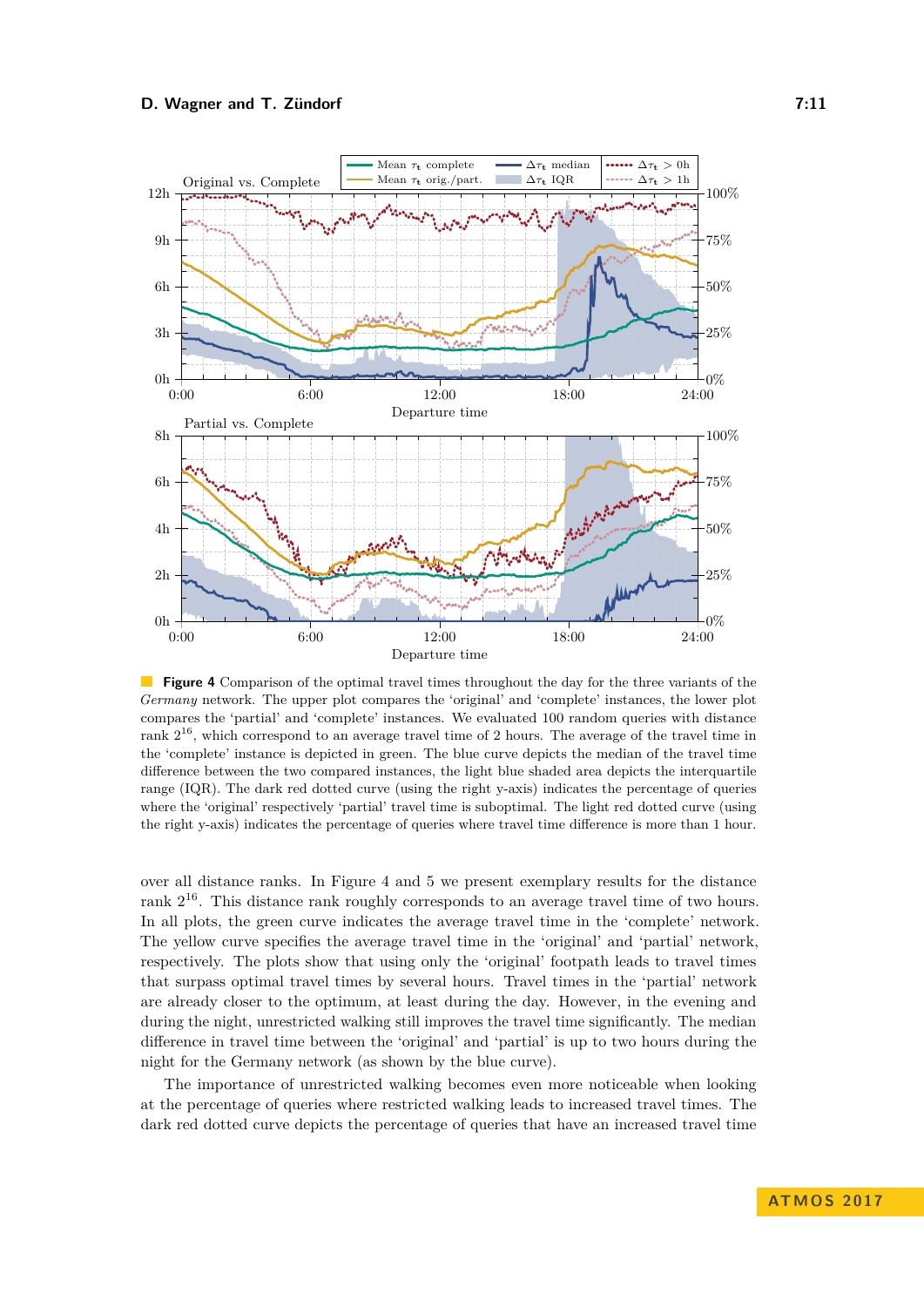<span id="page-11-0"></span>

**Figure 5** Comparison of the optimal travel times throughout the day for the three variants of the *Switzerland* network. The upper plot compares the 'original' and 'complete' instances, the lower plot compares the 'partial' and 'complete' instances. We evaluated 100 random queries with distance rank  $2^{16}$ , which correspond to an average travel time of 2 hours. The average of the travel time in the 'complete' instance is depicted in green. The blue curve depicts the median of the travel time difference between the two compared instances, the light blue shaded area depicts the interquartile range (IQR). The dark red dotted curve (using the right y-axis) indicates the percentage of queries where the 'original' respectively 'partial' travel time is suboptimal. The light red dotted curve (using the right y-axis) indicates the percentage of queries where travel time difference is more than 1 hour.

compared to the 'optimal' instance. Using only the 'original' footpath leads to more then 75% of the queries having an increased travel time, even during the day. For the 'partial' instances, still about 25% of the queries have an increased travel time. Our results show that there exists even a significant percentage of queries, where the difference in travel time is more then on hour. This percentage is depicted by the light red dotted curve. For the Germany network, using 'partial' footpath leads to about one eighth of the queries having a travel time that surpasses the optimal travel time by more than one hour. Overall, our results demonstrate that unrestricted walking has a significant impact on the travel times.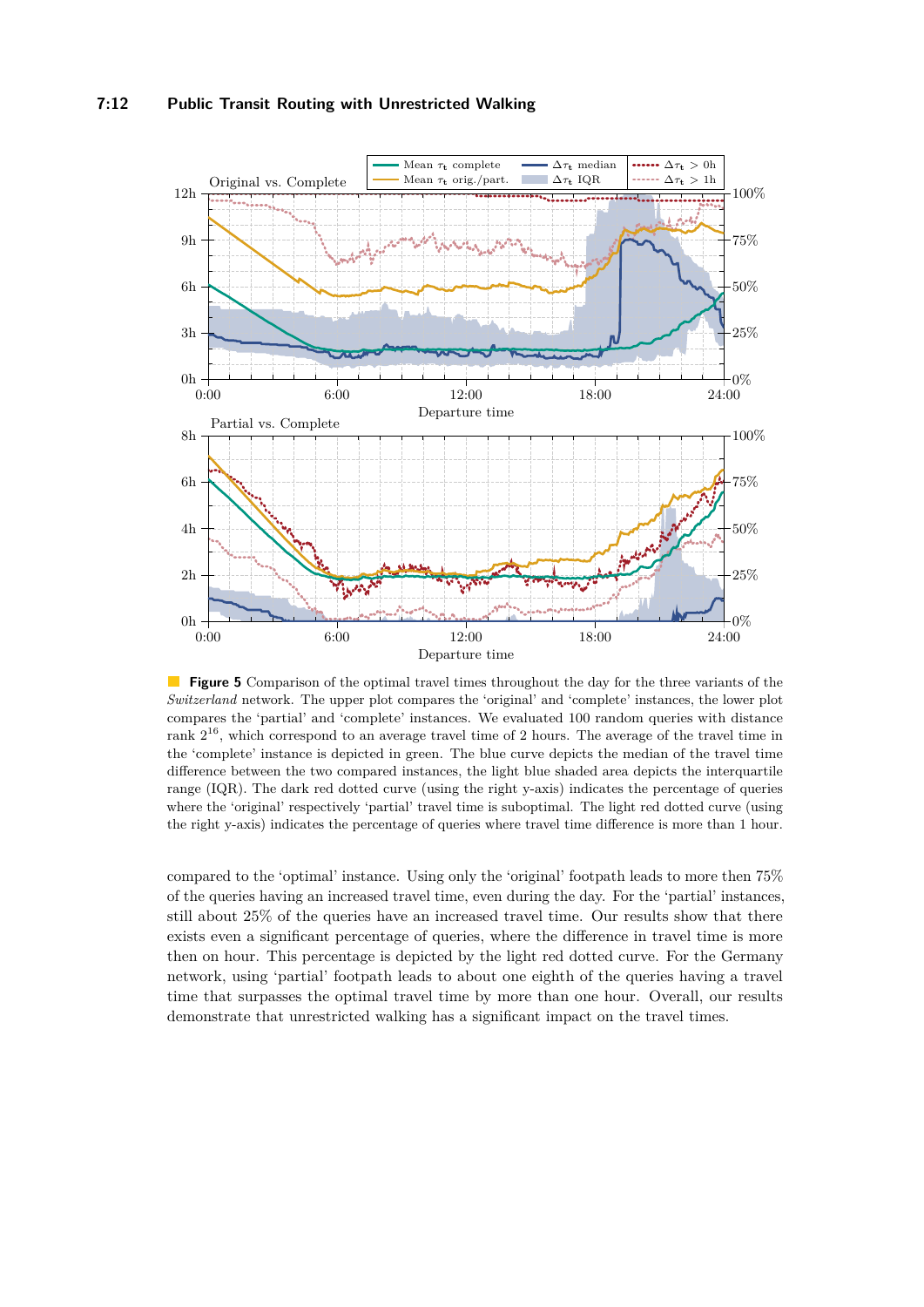# **6 Conclusion**

In this work we had an in-depth look into public transit routing. We started with the observation that most public transit algorithms neglect problems arising from unrestricted walking. Thus, we provide a novel profile algorithm that works on arbitrary footpath graphs. Accompanying our algorithmic results we created and published a first benchmark instance combining a public transit network with an unrestricted footpath graph. Finally, we conducted an extensive experimental study. While being applicable to networks that could not be handled before, our algorithm still achieves running times comparable to a state-of-the-art technique. Furthermore, we demonstrated that walking has a significant impact on travel times. Compared to conventional models, travel times are reduced by hours when allowing unrestricted walking. Thus walking should always be considered in public transit routing.

#### **References**

- <span id="page-12-2"></span>**1** Hannah Bast, Erik Carlsson, Arno Eigenwillig, Robert Geisberger, Chris Harrelson, Veselin Raychev, and Fabien Viger. Fast Routing in Very Large Public Transportation Networks using Transfer Patterns. In *Proceedings of the 18th Annual European Symposium on Algorithms (ESA'10)*, volume 6346 of *Lecture Notes in Computer Science*, pages 290–301. Springer, 2010.
- <span id="page-12-0"></span>**2** Hannah Bast, Daniel Delling, Andrew V. Goldberg, Matthias Müller–Hannemann, Thomas Pajor, Peter Sanders, Dorothea Wagner, and Renato F. Werneck. Route Planning in Transportation Networks. In *Algorithm Engineering - Selected Results and Surveys*, volume 9220 of *Lecture Notes in Computer Science*, pages 19–80. Springer, 2016.
- <span id="page-12-3"></span>**3** Hannah Bast, Matthias Hertel, and Sabine Storand. Scalable Transfer Patterns. In *2016 Proceedings of the Eighteenth Workshop on Algorithm Engineering and Experiments (ALE-NEX)*, pages 15–29. SIAM, 2016.
- <span id="page-12-4"></span>**4** Hannah Bast and Sabine Storandt. Frequency-Based Search for Public Transit. In *Proceedings of the 22nd ACM SIGSPATIAL International Conference on Advances in Geographic Information Systems*, pages 13–22. ACM Press, November 2014.
- <span id="page-12-1"></span>**5** Annabell Berger, Daniel Delling, Andreas Gebhardt, and Matthias Müller–Hannemann. Accelerating Time-Dependent Multi-Criteria Timetable Information is Harder Than Expected. In *Proceedings of the 9th Workshop on Algorithmic Approaches for Transportation Modeling, Optimization, and Systems (ATMOS'09)*, OpenAccess Series in Informatics (OASIcs), 2009.
- <span id="page-12-6"></span>**6** Annabell Berger, Martin Grimmer, and Matthias Müller–Hannemann. Fully Dynamic Speed-Up Techniques for Multi-criteria Shortest Path Searches in Time-Dependent Networks. In *Proceedings of the 9th International Symposium on Experimental Algorithms (SEA'10)*, volume 6049 of *Lecture Notes in Computer Science*, pages 35–46. Springer, May 2010.
- <span id="page-12-7"></span>**7** Daniel Delling, Julian Dibbelt, Thomas Pajor, Dorothea Wagner, and Renato F. Werneck. Computing Multimodal Journeys in Practice. In *Proceedings of the 12th International Symposium on Experimental Algorithms (SEA'13)*, volume 7933 of *Lecture Notes in Computer Science*, pages 260–271. Springer, 2013.
- <span id="page-12-5"></span>**8** Daniel Delling, Julian Dibbelt, Thomas Pajor, and Renato F. Werneck. Public Transit Labeling. In *Proceedings of the 14th International Symposium on Experimental Algorithms (SEA'15)*, Lecture Notes in Computer Science, pages 273–285. Springer, 2015. [doi:10.](http://dx.doi.org/10.1007/978-3-319-20086-6_21) [1007/978-3-319-20086-6\\_21](http://dx.doi.org/10.1007/978-3-319-20086-6_21).